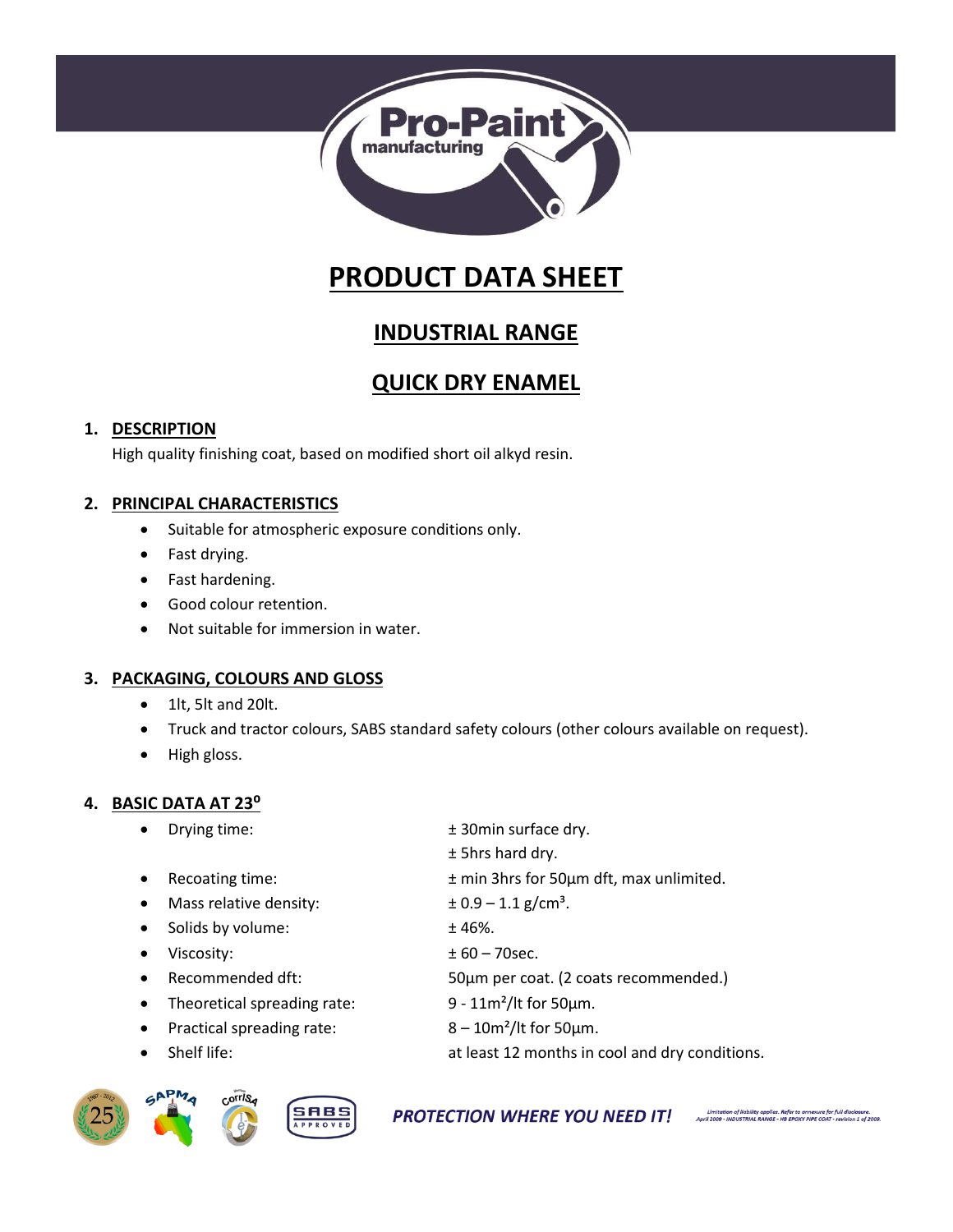

Flash point: 18<sup>o</sup>C - 28<sup>o</sup>C.

#### **5. RECOMMENDED SUBSTRATE CONDITIONS AND TEMPERATURES**

- Steel; previous suitable coat; (single pack etch coat) dry and free from any surface contamination.
- Substrate temperature should be between 10<sup>o</sup>C and 30<sup>o</sup>C and at least 3<sup>o</sup>C above dew point during application and curing.

#### **6. INSTRUCTIONS FOR USE**

- Stir well before use.
- Product temperature should be above 15<sup>o</sup>C to achieve application viscosity.
- Quick dry thinners can be introduced to lower the viscosity if necessary. Do not exceed 10% to volume.
- Too much solvent will reduce sag resistance.
- Always ensure adequate ventilation.

| $\bullet$ | <b>AIRLESS SPRAY:</b> |                                                                            |
|-----------|-----------------------|----------------------------------------------------------------------------|
| $\bullet$ | Recommended thinner:  | <b>QD Thinners.</b>                                                        |
| $\bullet$ | Volume of thinner:    | $0 - 10$ %, depending on required thickness and application<br>conditions. |
| $\bullet$ | Nozzle orifice:       | $± 0.38 - 0.48$ mm.                                                        |
| $\bullet$ | Nozzle pressure:      | 12 – 16MPa ( $\pm$ 120 to 160 bar).                                        |

• AIR SPRAY:

| Recommended thinner: | QD Thinners.                                                |
|----------------------|-------------------------------------------------------------|
| Volume of thinner:   | $0 - 10$ %, depending on required thickness and application |
|                      | conditions.                                                 |
| Nozzle orifice:      | $± 1.5 - 2mm.$                                              |

Nozzle pressure:  $0.3 - 0.4 MPa \left( \pm 3 \text{ to } 4 \text{ bar} \right)$ .

- BRUSH / ROLLER: (not recommended) Recommended thinner: QD Thinners.
	-
- Volume thinner:  $0 5%$ , depending on required thickness and application